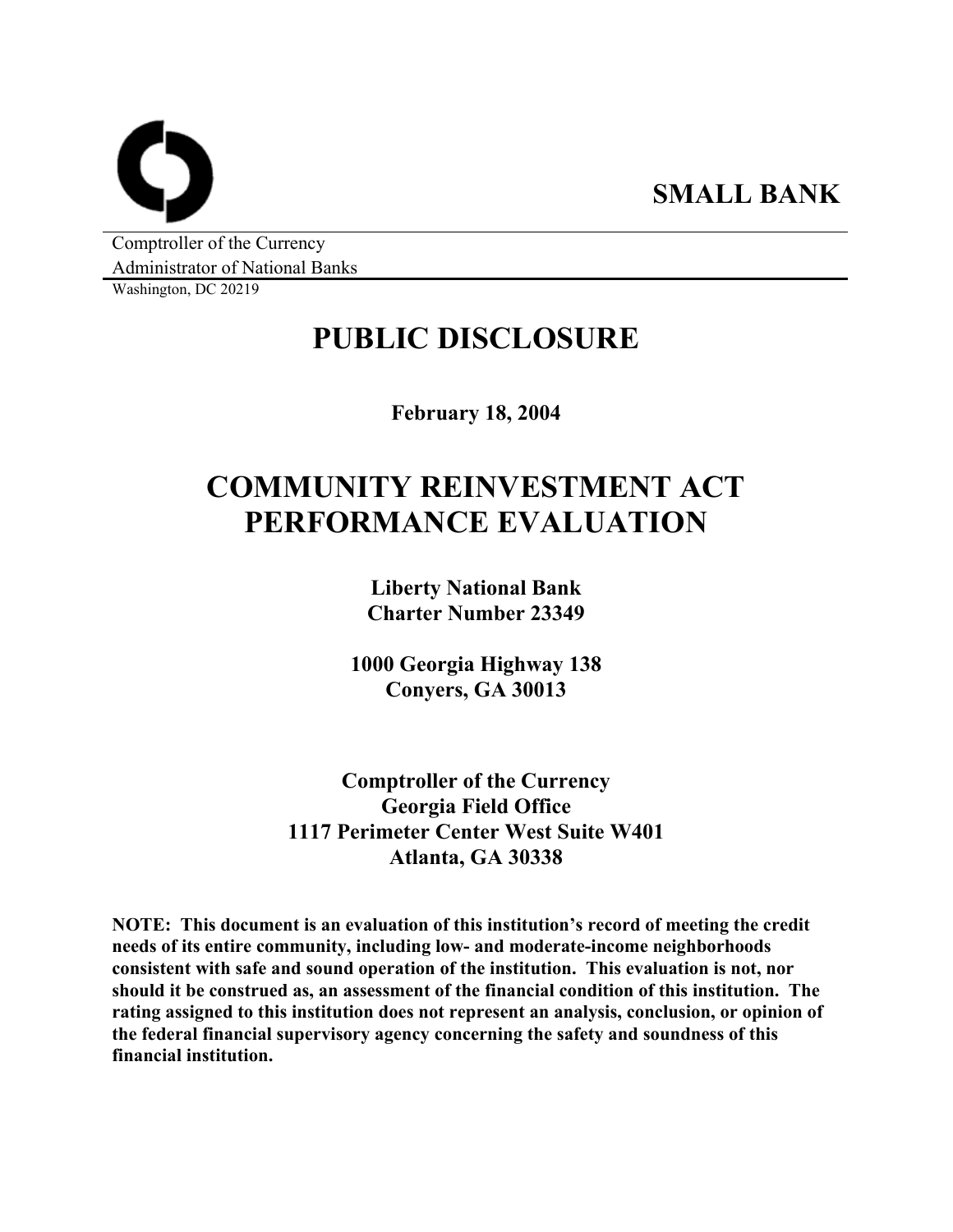### **INSTITUTION'S CRA RATING**

### **This institution is rated "Satisfactory."**

Liberty National Bank's performance rating is based on the following information:

- The loan-to-deposit ratio is reasonable.
- A substantial majority of loans are originated within the bank's assessment area.
- The distribution of borrowers reflects reasonable penetration among individuals of different income levels and businesses of different sizes.
- The geographic distribution of loans reflects reasonable dispersion throughout the bank's assessment area.

### **DESCRIPTION OF INSTITUTION**

Liberty National Bank (LNB) is an intrastate bank that is wholly owned by Liberty National Bancshares, Inc. LNB's main office is located at 1000 Georgia Highway 138 in Conyers, Georgia. The bank also operates two full-service branch offices within its assessment area (AA) and did not close any branches since the last Community Reinvestment Act (CRA) examination. The bank has a Conyers Northside branch at 1600 Georgia Highway 20 and opened one branch in Covington, Georgia on November 12, 2001 at 9100 Covington Bypass. LNB has four ATMs, including one depository ATM at the Covington office and one ATM at Rockdale Hospital.

Effective October 10, 2001, the bank's holding company officially changed its name from Rockdale National Banschares, Inc. Prior to that date, the bank was named Rockdale National Bank. The Board elected to change to a name more fitting of their strategic plans to establish branch offices outside of Rockdale County into other neighboring counties. Since that time, LNB expanded its AA to include Newton County where the Covington branch was opened. There have been no other major changes since the last CRA examination.

As of December 31, 2003, total deposits in the bank were \$141 million and assets totaled \$156 million, of which net loans comprised 82%. The following table reflects the composition of LNB's loan portfolio based on the December 31, 2003 call report.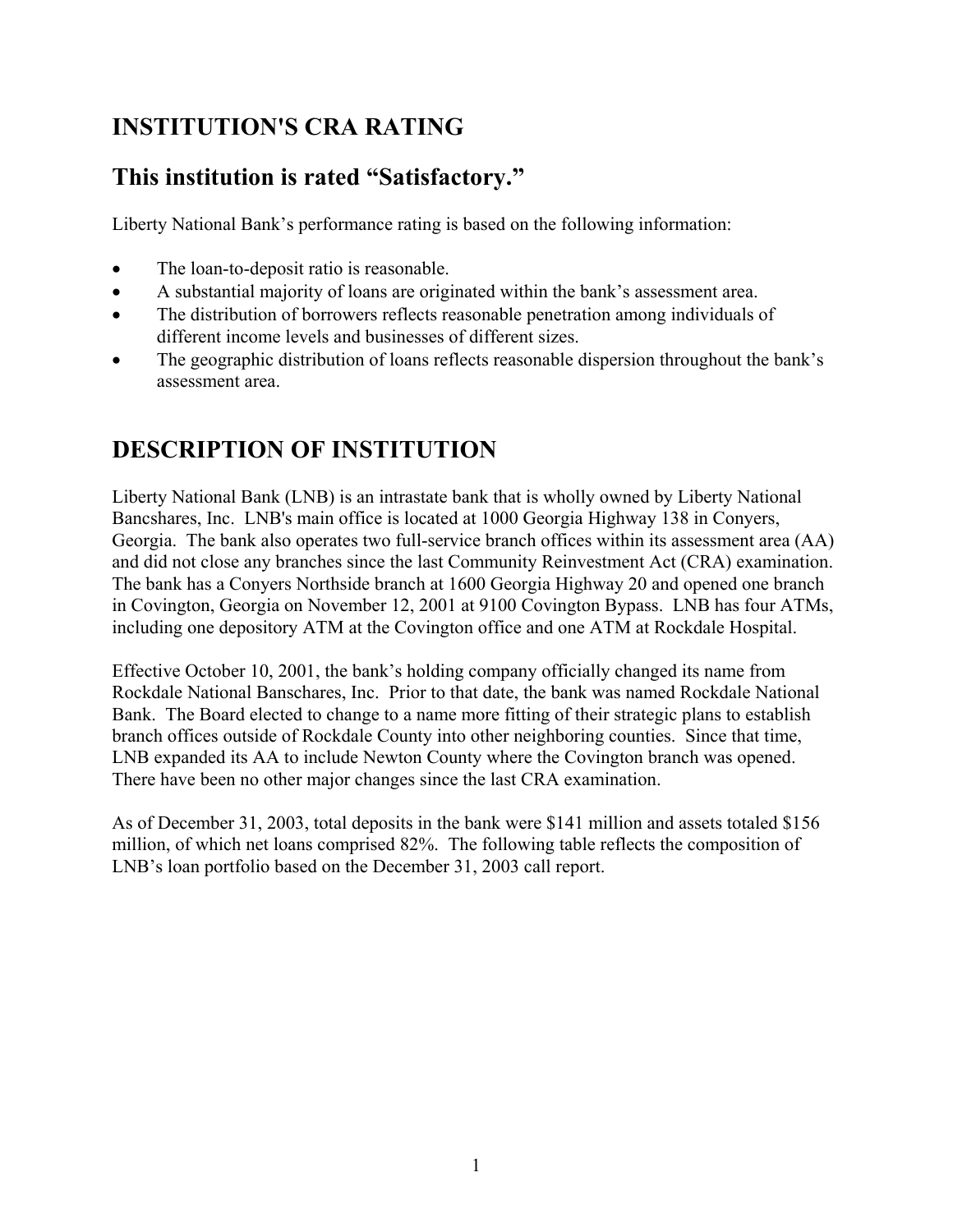|                                                                      | Gross Loans as of December 31, 2003* |         |                                   |         |  |  |  |
|----------------------------------------------------------------------|--------------------------------------|---------|-----------------------------------|---------|--|--|--|
| <b>PRODUCT CATEGORY</b>                                              | <b>Dollar</b><br>(000's)             | Percent | Number of<br>Loans<br>Outstanding | Percent |  |  |  |
| Commercial $&$ Industrial Including<br><b>Commercial Real Estate</b> | 71,757                               | 55%     | 395                               | 29%     |  |  |  |
| Construction & Land Development                                      | 41,750                               | 32%     | 321                               | 24%     |  |  |  |
| Residential Real Estate Loans                                        | 10,437                               | 8%      | 218                               | 16%     |  |  |  |
| Consumer                                                             | 2,609                                | $2\%$   | 228                               | 17%     |  |  |  |
| All Other                                                            | 3,914                                | 3%      | 196                               | 14%     |  |  |  |
| <b>TOTAL</b>                                                         | \$130,467                            | 100%    | 1,358                             | 100%    |  |  |  |

<sup>\*</sup> Data obtained from the Call Report and Liberty's loan reporting system

There are no legal or financial impediments to LNB's ability to meet the credit needs of its AA. The bank received a satisfactory CRA rating at its last performance evaluation dated November 17, 1998.

### **DESCRIPTION OF ASSESSMENT AREA**

LNB's assessment area (AA) meets the technical requirements of the regulation and does not arbitrarily exclude low- or moderate-income census tracts. The AA is defined as all of Rockdale and Newton Counties, which are part of the Atlanta Metropolitan Statistical Area (MSA). This AA is comprised of eight moderate-, seven middle-, and one upper-income census tracts. There are no low-income census tracts in the AA.

The total population for the AA is approximately 96,000 as of the 1990 United States census. The census median family income for the AA is \$41,047. The Department of Housing and Urban Development's (HUD) *updated* median family income for the AA is \$71,200 for 2002. Owner occupied housing in the AA is 68% with the median housing valued at \$75,936. Households living below poverty level are 10% with unemployment low at 3%. The area's top four industries by distribution of employees are manufacturing, retail trade, agriculture, and food services. Competition in the assessment area is strong consisting of eight large and regional banks.

**The Atlanta MSA** is a twenty-county area surrounding the city of Atlanta with a total of 504 census tracts. Greater Atlanta is internationally recognized as the transportation, communication, industrial, and cultural center of the Southeastern United States. The Atlanta MSA has one of the strongest economies of any major urban area. Due to its location and extensive transportation network, Atlanta has developed as a major distribution center for the Southeast. Distribution and associated industrial activities are gradually being transferred to other urban centers in the South, while Atlanta has evolved as a major provider of technological and financial support services.

The Atlanta MSA has a diverse industrial base that includes manufacturing, transportation, distribution, retailing, wholesaling, finance, government, research, education, medicine, and technical support. Ninety percent (90%) of the Fortune 500 companies maintain regional offices in the Atlanta area. In addition, ninety-eight of the nation's top industrial firms maintain some type of operational facility in the greater Atlanta area. Foreign trade has played a significant role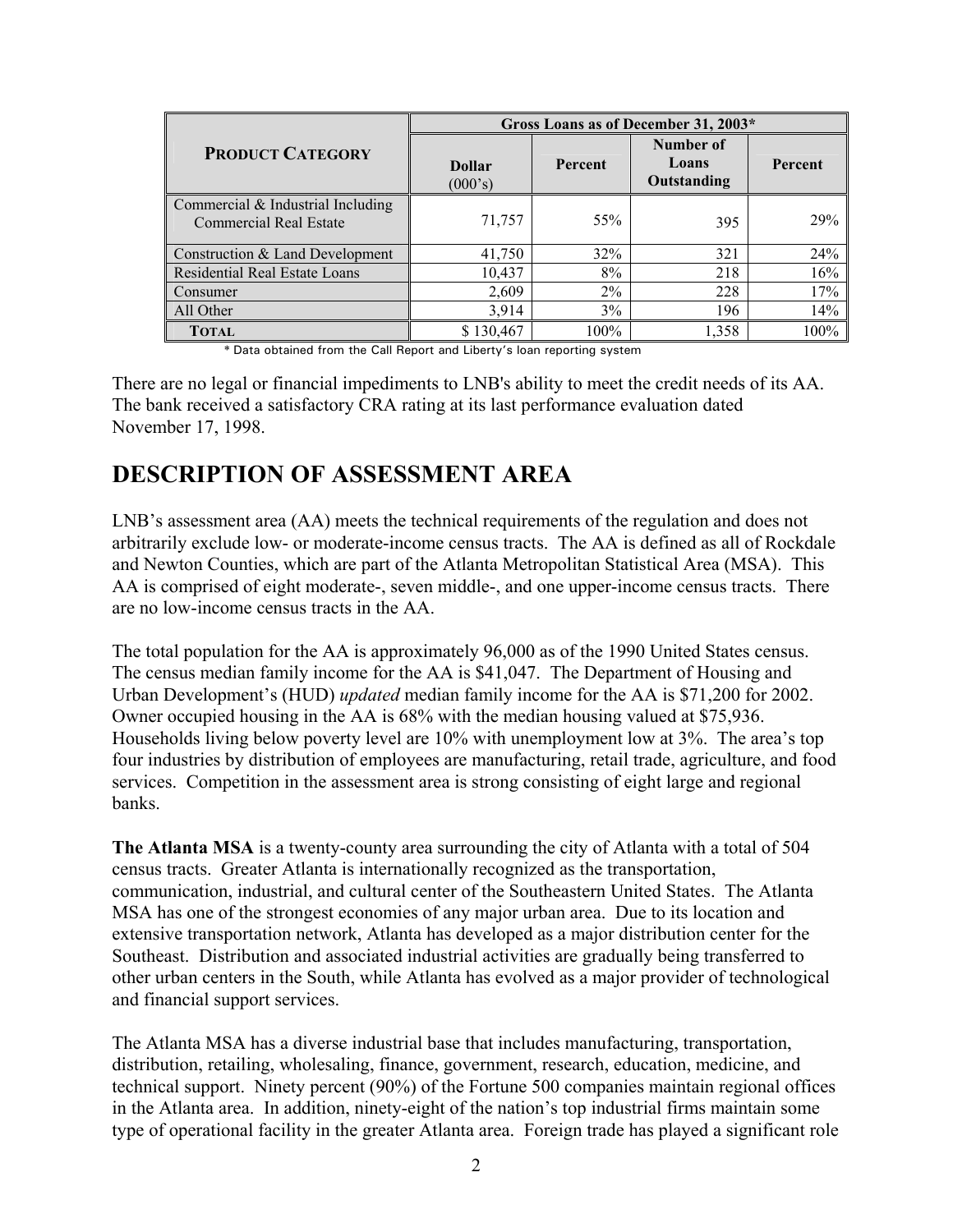in the area's growth over the last two decades. More than 200 foreign firms have established their U.S. headquarters in Atlanta. Of these companies, thirty-one are foreign-based banks with offices in Atlanta.

**Rockdale County**, a fast growing suburban community, is ranked the smallest county in Metro Atlanta and the second smallest county in Georgia. It is becoming a leader in residential neighborhoods among Georgia counties as a result of its close proximity to Atlanta and Hartsfield-Jackson Airport. With one of the top school systems in the state and nation, education is another drawing point to this area. The county is also home to more than ninety manufacturers and three-dozen Fortune 500 companies including John Deere, AT&T, Maxell, and Sweetheart Cup Company. The county seat is Conyers.

**Newton County**, located just thirty-five miles east of Atlanta and home to over seventy-five industries, is noted for its many ante-bellum structures dating back to the early 1800s. Vacationers take advantage of the many recreational facilities in and around the county such as lakes, rivers, hiking trails, and golf courses. Agriculture is the principal source of income for the county. Covington, the county seat, maintains its position as a regional shopping area for the surrounding counties.

| <b>DEMOGRAPHIC AND ECONOMIC CHARACTERISTICS OF ASSESSMENT AREA</b> |                                      |  |  |  |  |  |
|--------------------------------------------------------------------|--------------------------------------|--|--|--|--|--|
| <b>Population</b>                                                  | Rockdale & Newton<br><b>Counties</b> |  |  |  |  |  |
| Number of Families                                                 | 26,594                               |  |  |  |  |  |
| Number of Households                                               | 32,639                               |  |  |  |  |  |
| <b>Geographies</b>                                                 |                                      |  |  |  |  |  |
| Number of Census Tracts                                            | 16                                   |  |  |  |  |  |
| % Low Income Census Tracts (0)                                     | $0\%$                                |  |  |  |  |  |
| % Moderate Income Census Tracts (8)                                | 50%                                  |  |  |  |  |  |
| % Middle Income Census Tracts (7)                                  | 44%                                  |  |  |  |  |  |
| % Upper Income Census Tracts (1)                                   | 6%                                   |  |  |  |  |  |
| <b>Median Family Income (MFI)</b>                                  |                                      |  |  |  |  |  |
| 1990 MFI for AA                                                    | \$41,047                             |  |  |  |  |  |
| 2002 HUD Adjusted MFI                                              | \$71,200                             |  |  |  |  |  |
| <b>Economic Indicators</b>                                         |                                      |  |  |  |  |  |
| Unemployment Rate                                                  | 3%                                   |  |  |  |  |  |
| 1990 Median Housing Value                                          | \$75,936                             |  |  |  |  |  |
| % of Households Below Poverty Level                                | 10%                                  |  |  |  |  |  |

The following table includes general demographic data describing the assessment area.

Source: 1990 U.S. Census.

#### **Community Contact**

As part of our examination, we obtained information from community leaders regarding local economic conditions and community credit needs. Based on information provided by two local development authorities, the primary credit need in the community is financing for affordable housing. Banks in the area have ample opportunities to provide mortgages to low- and moderate-income individuals.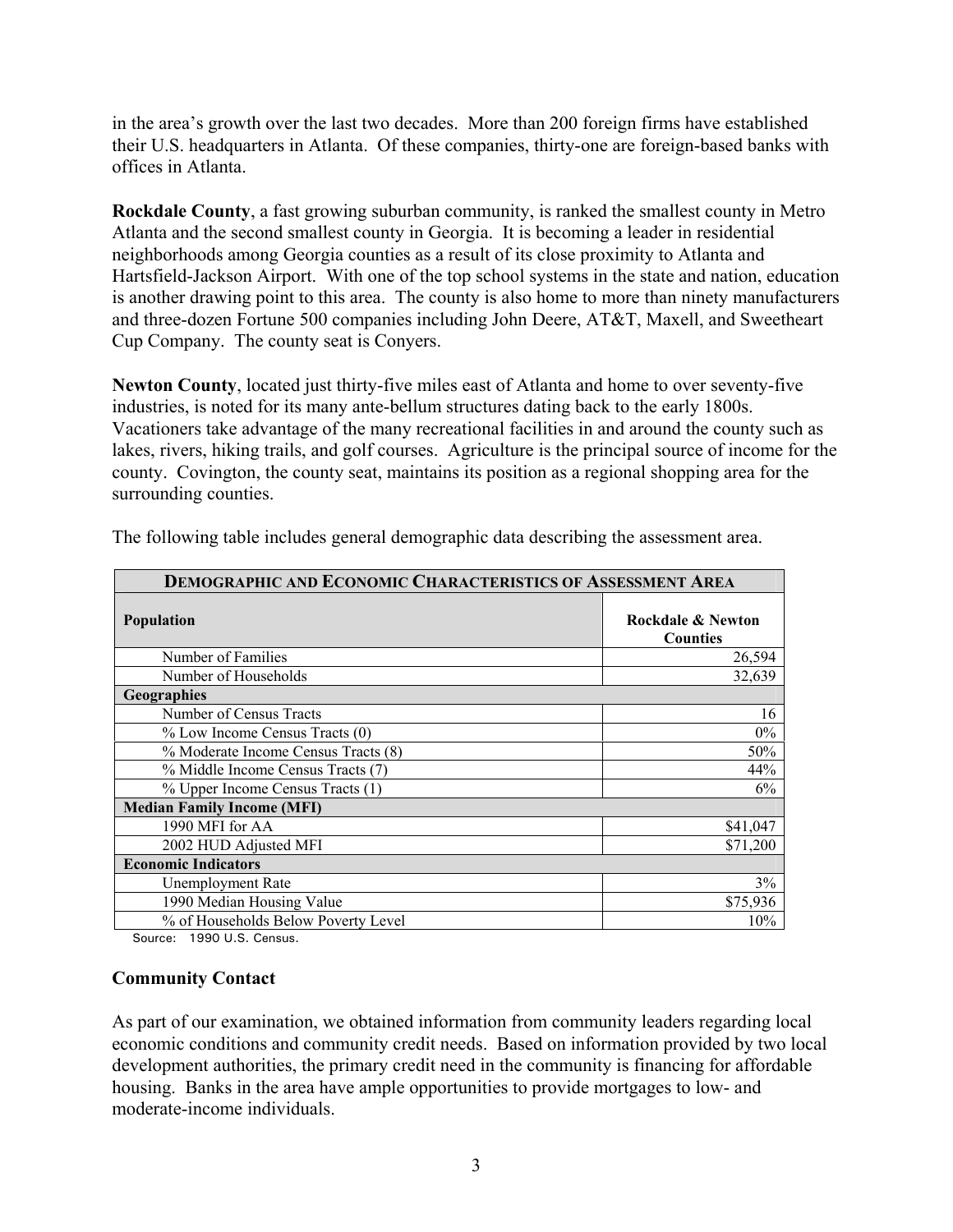### **CONCLUSIONS ABOUT PERFORMANCE CRITERIA**

The evaluation period for this CRA examination is November 18, 1998 through December 31, 2003. We selected a sample of twenty business loans, in addition to Home Mortgage Disclosure Act (HMDA) data, to assess the bank's CRA performance given the bank's significant commercial lending activity.

### **Loan-to-Deposit Ratio**

LNB's loan-to-deposit ratio is reasonable in view of the community's credit needs, demand for credit, and keen competition among area financial institutions. The bank's average loan-todeposit ratio since the prior CRA examination is approximately 80%. During these quarters, the loan-to-deposit ratio ranged from a low of 56% in December 1998 to a high of 92% in September 2003. As of December 31, 2003, the loan-to-deposit ratio was 92%. There are no similarly situated community banks in the AA.

#### **Lending in Assessment Area**

The bank originated a majority of its total loans within their AA between November of 1998 and December of 2003. For Home Mortgage loans, 72% of the dollar volume lent was within the AA. For Loans to Businesses, 98% of the dollar volume lent was within the AA.

Since LNB is a HMDA reporter, we analyzed residential real estate loans using HMDA data files from years 2001 and 2002. Our analysis of lending in the bank's AA also included a sample of the bank's primary loan type, commercial loans. The table that follows provides details on the loan samples used in our analysis.

| <b>ASSESSMENT AREA LENDING</b><br>(Evaluation Period - November 1998 through December 2003) |                    |     |         |     |                               |     |         |       |  |
|---------------------------------------------------------------------------------------------|--------------------|-----|---------|-----|-------------------------------|-----|---------|-------|--|
|                                                                                             | In Assessment Area |     |         |     | <b>Out of Assessment Area</b> |     |         |       |  |
| <b>Loan Type</b>                                                                            | #                  |     | \$000's |     | #                             |     | \$000's |       |  |
| Home Purchase                                                                               | 35                 | 69% | 5,337   | 70% | 16                            | 31% | 2,252   | 30%   |  |
| Refinancing                                                                                 | 13                 | 76% | 1,408   | 78% | 4                             | 24% | 400     | 22%   |  |
| <b>Total Home</b><br><b>Mortgage Loans</b>                                                  | 48                 | 71% | 6,745   | 72% | 20                            | 29% | 2,652   | 28%   |  |
| Commercial                                                                                  | 18                 | 90% | 6,805   | 98% | $\mathfrak{D}$                | 10% | 122     | $2\%$ |  |
| <b>TOTAL</b>                                                                                | 66                 | 75% | 13,550  | 83% | 22                            | 25% | 2,774   | 17%   |  |

#### **Lending to Borrowers of Different Incomes and to Businesses of Different Sizes**

The distribution of loans, given the demographics of the AA, reflects fair penetration among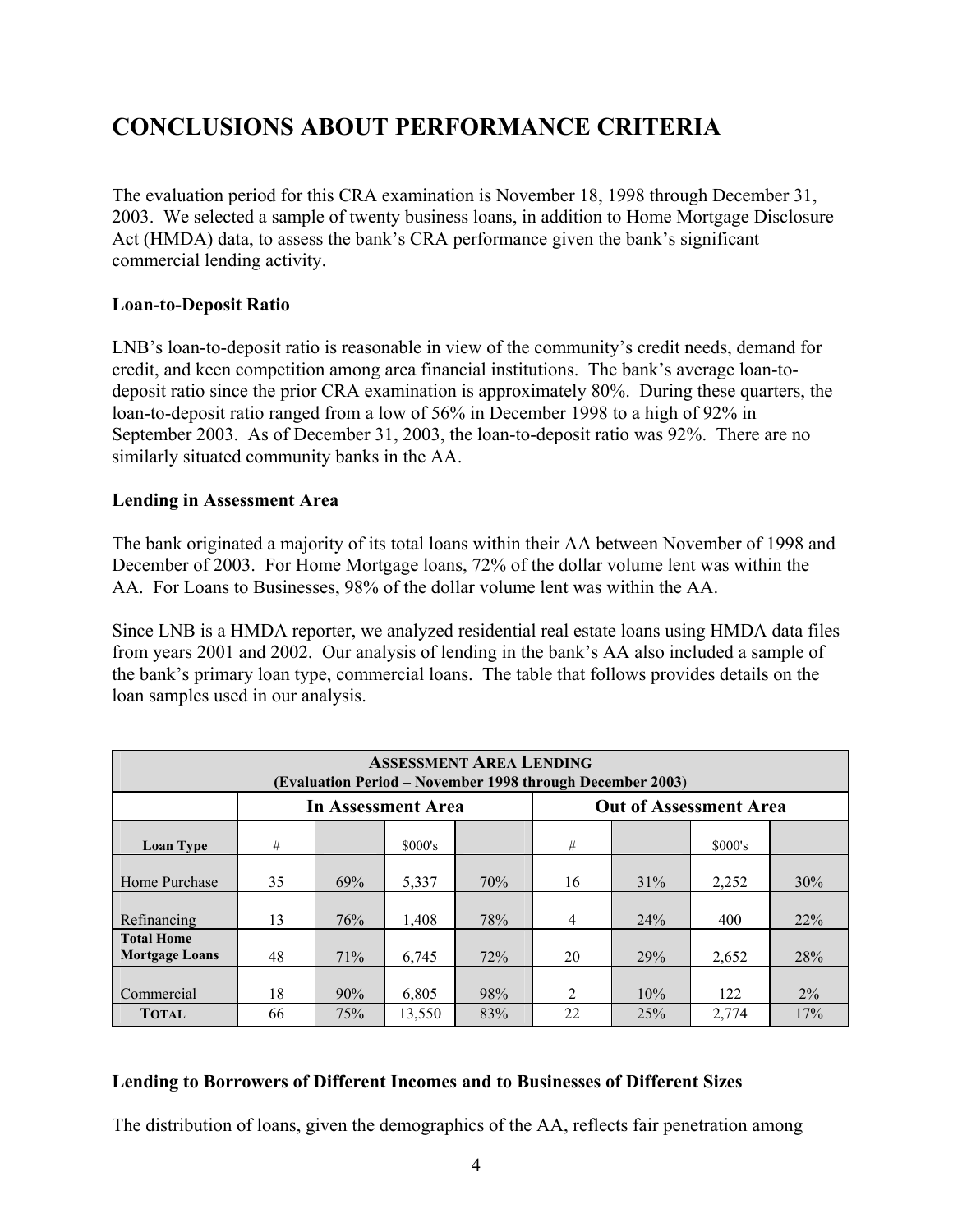borrowers of different income levels (including low- and moderate-income) and good penetration among businesses of different sizes. The analysis of lending to borrowers of different income levels and businesses of different sizes was completed using all files inside the AA from the lending in the AA sample, excluding loans for which income information was not available. The following tables reflect the results for each primary loan type.

| <b>BORROWER DISTRIBUTION OF RESIDENTIAL REAL ESTATE LOANS</b><br>(Evaluation Period – November 18, 1998 through December 31, 2003) |                                                  |                           |            |           |                                                       |                |             |               |  |  |
|------------------------------------------------------------------------------------------------------------------------------------|--------------------------------------------------|---------------------------|------------|-----------|-------------------------------------------------------|----------------|-------------|---------------|--|--|
| <b>Borrower</b><br><b>Income Level</b>                                                                                             | <b>Middle</b><br>Moderate<br><b>Upper</b><br>Low |                           |            |           |                                                       |                |             |               |  |  |
| $%$ of AA<br><b>Families</b>                                                                                                       |                                                  | 20%                       |            | 22%       |                                                       | 26%            |             | 32%           |  |  |
| <b>Loan Type</b>                                                                                                                   |                                                  | % of Number   % of Amount |            |           | % of Number   % of Amount   % of Number   % of Amount |                | % of Number | $%$ of Amount |  |  |
| Home Purchase                                                                                                                      | 3%                                               | 2%                        | 14%        | $5\%$     | 20%                                                   | 8%             | 63%         | 85%           |  |  |
| Refinancing<br><b>TOTAL</b>                                                                                                        | 20%<br>8%                                        | $11\%$<br>3%              | 10%<br>12% | 12%<br>6% | $0\%$<br>15%                                          | $0\%$<br>$7\%$ | 70%<br>65%  | 77%<br>84%    |  |  |

The table above illustrates the distribution of home mortgage loans within the income levels compared to the percentage of families in each income level. The distribution of home mortgage loans to both low- and moderate-income borrowers is poor. However, the bank's performance is mitigated by the bank's competitive market, disparity between income information evaluated and updated information, and the AA containing two colleges.

| <b>BORROWER DISTRIBUTION OF LOANS TO BUSINESSES IN AA</b><br>(Evaluation Period – November 18, 1998 through December 31, 2003) |     |     |  |  |  |  |  |
|--------------------------------------------------------------------------------------------------------------------------------|-----|-----|--|--|--|--|--|
| <b>Business Revenues</b><br>$>$ \$1,000,000<br>$\leq$ \$1,000,000                                                              |     |     |  |  |  |  |  |
| % of AA Businesses <sup>*</sup>                                                                                                | 94% | 6%  |  |  |  |  |  |
| $\%$ of Bank Loans in AA $\#$                                                                                                  | 70% | 30% |  |  |  |  |  |
| % of Bank Loans in AA S                                                                                                        | 88% | 12% |  |  |  |  |  |

*\* 30% of AA businesses did not report revenue data* 

The table above illustrates the bank's percentage of the number and dollar of business loans that it originated to businesses with revenues of \$1 million or less and to businesses with revenues over \$1 million. The bank's percentages are compared to the percentage of AA businesses with revenues of those levels. The distribution of loans to small businesses (businesses with \$1 million or less in gross annual revenues) is good.

### **Geographic Distribution of Loans**

LNB's geographic distribution of loans reflects reasonable dispersion throughout their AA. The analysis of the geographic distribution of loans was completed using all files inside the AA from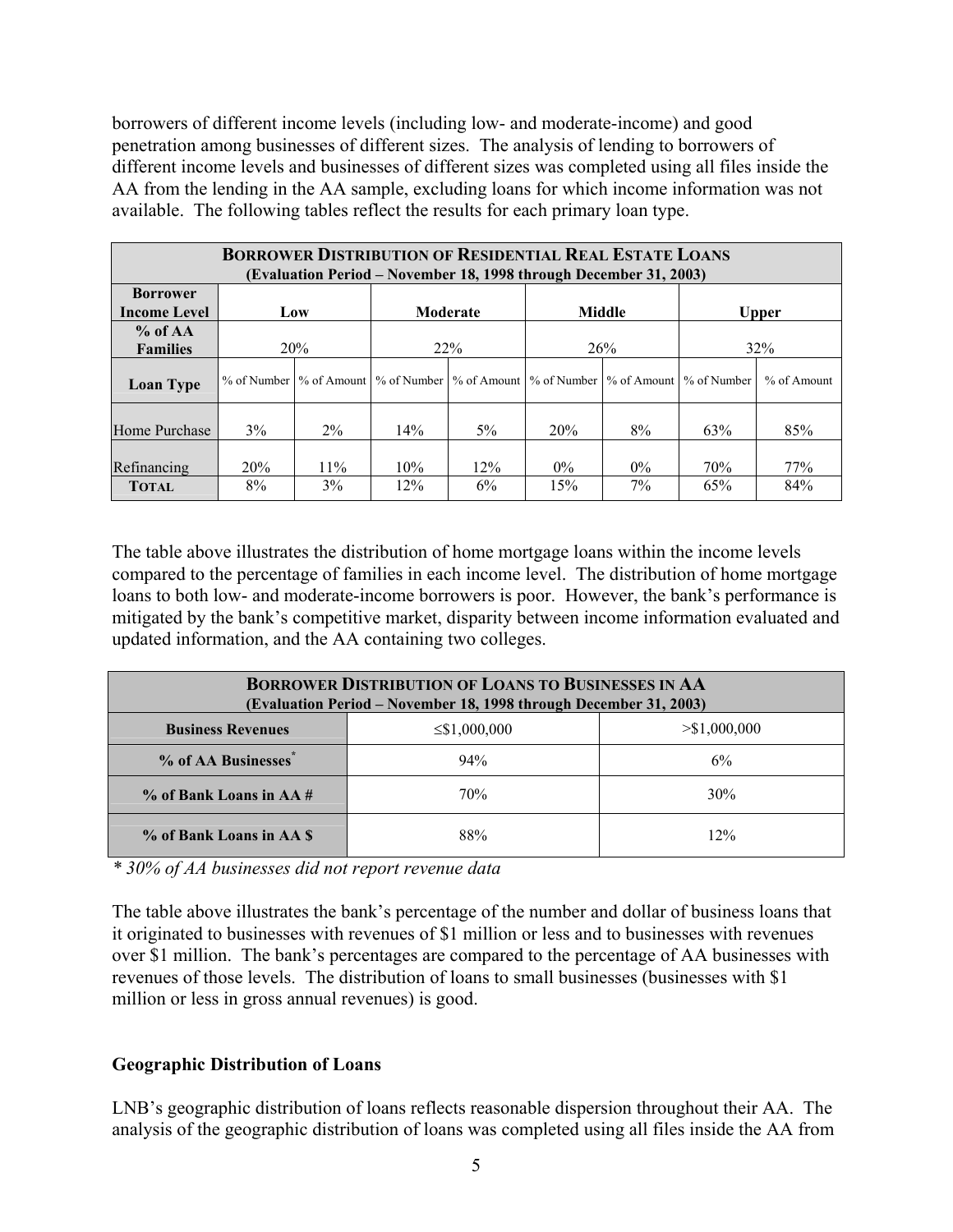the lending in the AA sample.

We evaluated the lending distribution in the AA to determine if any unexplained conspicuous gaps existed. We used reports and maps to compare the geographies where loans were made to the geographies in the AA. We considered loan distributions, branch locations, competition, market conditions, and demographic information. No unexplained conspicuous gaps were identified. The following tables reflect the results for each primary loan type.

| <b>Geographic Analysis of Home Mortgage Loans</b><br>Originating between November 18, 1998 to December 31, 2003 |                           |                                                     |            |            |                        |               |             |              |  |
|-----------------------------------------------------------------------------------------------------------------|---------------------------|-----------------------------------------------------|------------|------------|------------------------|---------------|-------------|--------------|--|
| <b>Census Tract</b>                                                                                             | Moderate<br>Middle<br>Low |                                                     |            |            |                        |               |             |              |  |
| <b>Income Level</b>                                                                                             |                           |                                                     |            |            |                        |               |             | <b>Upper</b> |  |
| $%$ of AA<br>Owner                                                                                              | $0\%$                     |                                                     | 32%        |            | 55%                    |               | 13%         |              |  |
| Occupied                                                                                                        |                           |                                                     |            |            |                        |               |             |              |  |
| <b>Loan Type</b>                                                                                                |                           | % of Number % of Amount   % of Number   % of Amount |            |            | % of Number            | $%$ of Amount | % of Number | % of Amount  |  |
| Home Purchase                                                                                                   | $0\%$                     | $0\%$                                               | 69%        | 80%        | 23%                    | 15%           | 8%          | 5%           |  |
| Refinancing<br><b>TOTAL</b>                                                                                     | $0\%$<br>$0\%$            | $0\%$<br>$0\%$                                      | 46%<br>63% | 35%<br>70% | 54 <sup>%</sup><br>31% | 65%<br>25%    | $0\%$<br>6% | $0\%$<br>5%  |  |

The table above compares the geographic distribution of the bank's home mortgage loans against the location of owner-occupied housing. The distribution of home mortgage loans in the lowincome geography is not relevant since there are no low-income census tracts within the bank's assessment area. The distribution of home mortgage loans in moderate-income geographies is excellent.

| <b>Geographic Analysis of Business Loans Originating between</b><br>November 18, 1998 to December 31, 2003 |                                                  |       |                           |                              |               |             |             |               |  |
|------------------------------------------------------------------------------------------------------------|--------------------------------------------------|-------|---------------------------|------------------------------|---------------|-------------|-------------|---------------|--|
| <b>Census Tract</b><br><b>Income Level</b>                                                                 | <b>Middle</b><br>Moderate<br><b>Upper</b><br>Low |       |                           |                              |               |             |             |               |  |
| Number and<br>$%$ of                                                                                       | $\theta$                                         |       | 4,122                     |                              |               | 4,087       |             | 533           |  |
| <b>Businesses in</b><br>AA                                                                                 | $0\%$                                            |       | 47%<br>47%                |                              |               | 6%          |             |               |  |
| <b>Loan Type</b>                                                                                           | % of Number                                      |       | % of Amount   % of Number | $%$ of Amount $\blacksquare$ | $%$ of Number | % of Amount | % of Number | $%$ of Amount |  |
| Commercial                                                                                                 | $0\%$                                            | $0\%$ | 45%                       | 59%                          | 45%           | 40%         | 10%         | $1\%$         |  |